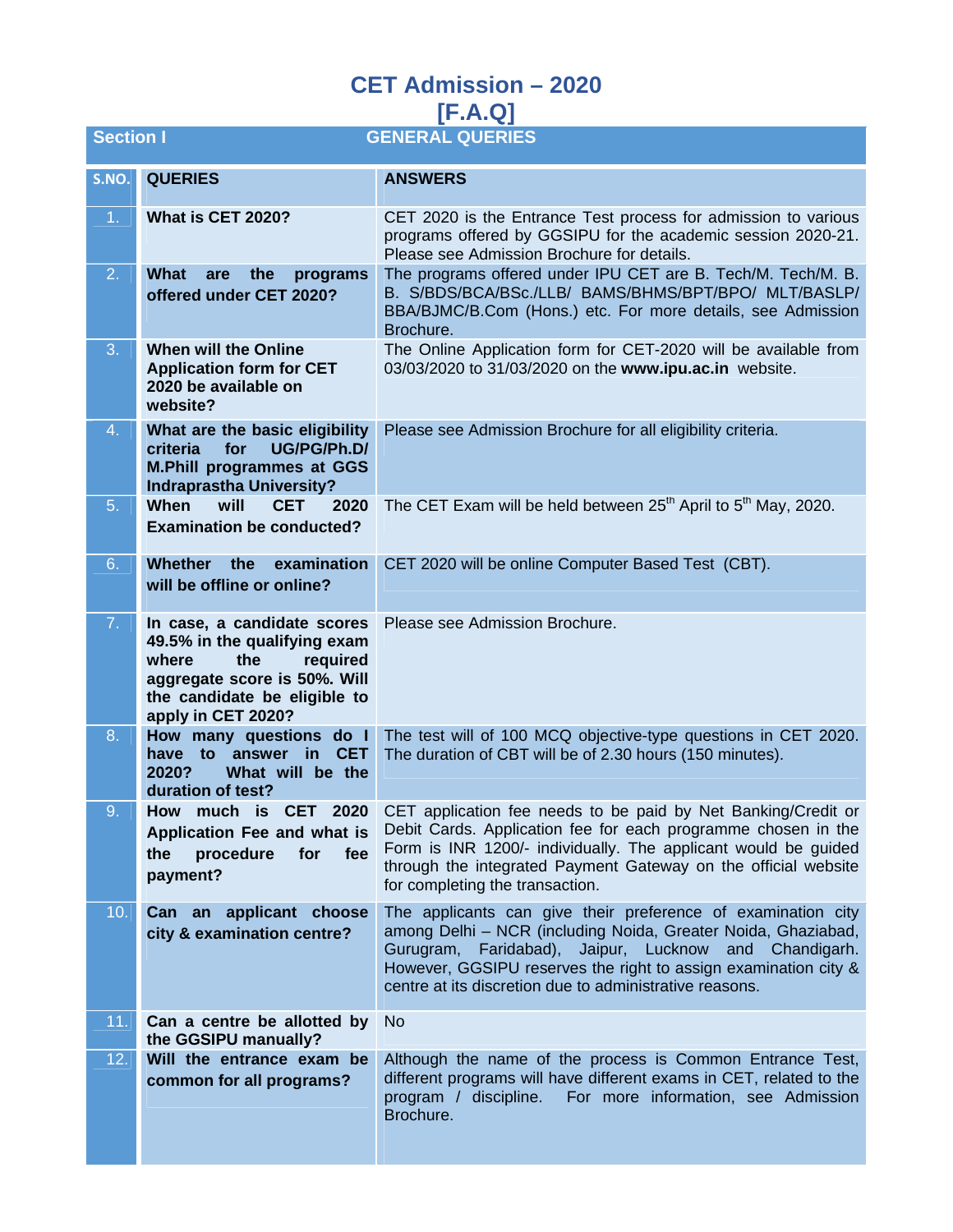| 13. | award of CET 2020 be valid?                                                                                                                            | How long will the result/ The CET 2020 result / award will be valid for admission to<br>programs in the academic session 2020-21 only.                                                                                                                                                                                                                                                                                                                                                                                                                                                                                                                                                                                                                                                                                                                                                                                                                                                            |
|-----|--------------------------------------------------------------------------------------------------------------------------------------------------------|---------------------------------------------------------------------------------------------------------------------------------------------------------------------------------------------------------------------------------------------------------------------------------------------------------------------------------------------------------------------------------------------------------------------------------------------------------------------------------------------------------------------------------------------------------------------------------------------------------------------------------------------------------------------------------------------------------------------------------------------------------------------------------------------------------------------------------------------------------------------------------------------------------------------------------------------------------------------------------------------------|
| 14. | there<br><b>Negative</b><br>Is.<br>any<br><b>Marking in the CET</b><br>2020?                                                                           | In CET 2020 every correct answer is awarded +4 marks while<br>every wrong answer will attract a penalty of -1 mark. However, for<br>Ph.D and M.Phill programs, there is no penalty or negative<br>marking for wrong answers.                                                                                                                                                                                                                                                                                                                                                                                                                                                                                                                                                                                                                                                                                                                                                                      |
| 15. | How can I select the Date<br>and Slot of Examination of<br>CET 2020?                                                                                   | There is no facility for the candidates to choose the examination<br>dates and shifts as the examination dates/shifts will be allotted by<br>the GGSIPU as per availability.                                                                                                                                                                                                                                                                                                                                                                                                                                                                                                                                                                                                                                                                                                                                                                                                                      |
| 16. | In case the Photograph does<br>not carry Name & Date of the<br>Photograph, would the form<br>be rejected?                                              | The Application form will not be rejected in this case because it<br>$1_{-}$<br>is not mandatory to mention Name & Date in Photograph.<br>Photograph should not be with cap or goggles. Spectacles are<br>allowed if being used regularly. Polaroid and Computer<br>generated photos are not acceptable.<br>2. Applications not complying with these instructions or with<br>unclear photographs are liable to be rejected. Candidates may<br>please note that if it is found that photograph uploaded is<br>fabricated i.e. re-shaped or seems to be manipulated by hand<br>or computer, the application of the candidate will be rejected<br>and the same would be considered as using unfair means and<br>the candidate would be dealt with accordingly.<br>3. Candidates are advised to take 3 passport size colour<br>photographs with clear white background.<br>4. The candidate should scan his/her passport size photograph<br>for uploading. File size must be between 10 kb to 100 kb. |
| 17. | In case, the Candidate has<br>uploaded Blue<br><b>Signature</b><br>instead of a Black Signature<br>in the application form of<br>CET 2020. Is it okay? | Both Blue and Black ink can be used for signature however Black<br>ink is preferable. Your Application Form will not be rejected<br>merely for this mistake.                                                                                                                                                                                                                                                                                                                                                                                                                                                                                                                                                                                                                                                                                                                                                                                                                                      |
| 18. | When will be Admit Card<br>(CET) / Registration<br><b>Card</b><br>(Non-CET) be issued?                                                                 | For all CET programs, the Admit Cards will be issued 07 days<br>before the exam and for all non-CET programs, a separate<br>notification will be issued.                                                                                                                                                                                                                                                                                                                                                                                                                                                                                                                                                                                                                                                                                                                                                                                                                                          |
| 19. | Is there any helpline for CET<br>2020 examination for the<br>aspirants?                                                                                | Yes. Details are available on website- www.ipu.ac.in<br>The Helpline No.- 022-68202727<br>E-mail: ipucet2020@gmail.com                                                                                                                                                                                                                                                                                                                                                                                                                                                                                                                                                                                                                                                                                                                                                                                                                                                                            |
| 20. | <b>GGSIPU</b><br>provide<br>Will<br>any<br><b>Technical</b><br>assistance<br>to<br>candidates who are going to<br>appear in CET 2020                   | GGSIPU has set-up Technical Helpdesk to provide support to the<br>appearing candidates of CET 2020. Candidates may call on<br>helpline number 022-68202727 for any technical support on all<br>working days (Monday to Friday) from 10:00 AM to 05:00 PM.                                                                                                                                                                                                                                                                                                                                                                                                                                                                                                                                                                                                                                                                                                                                         |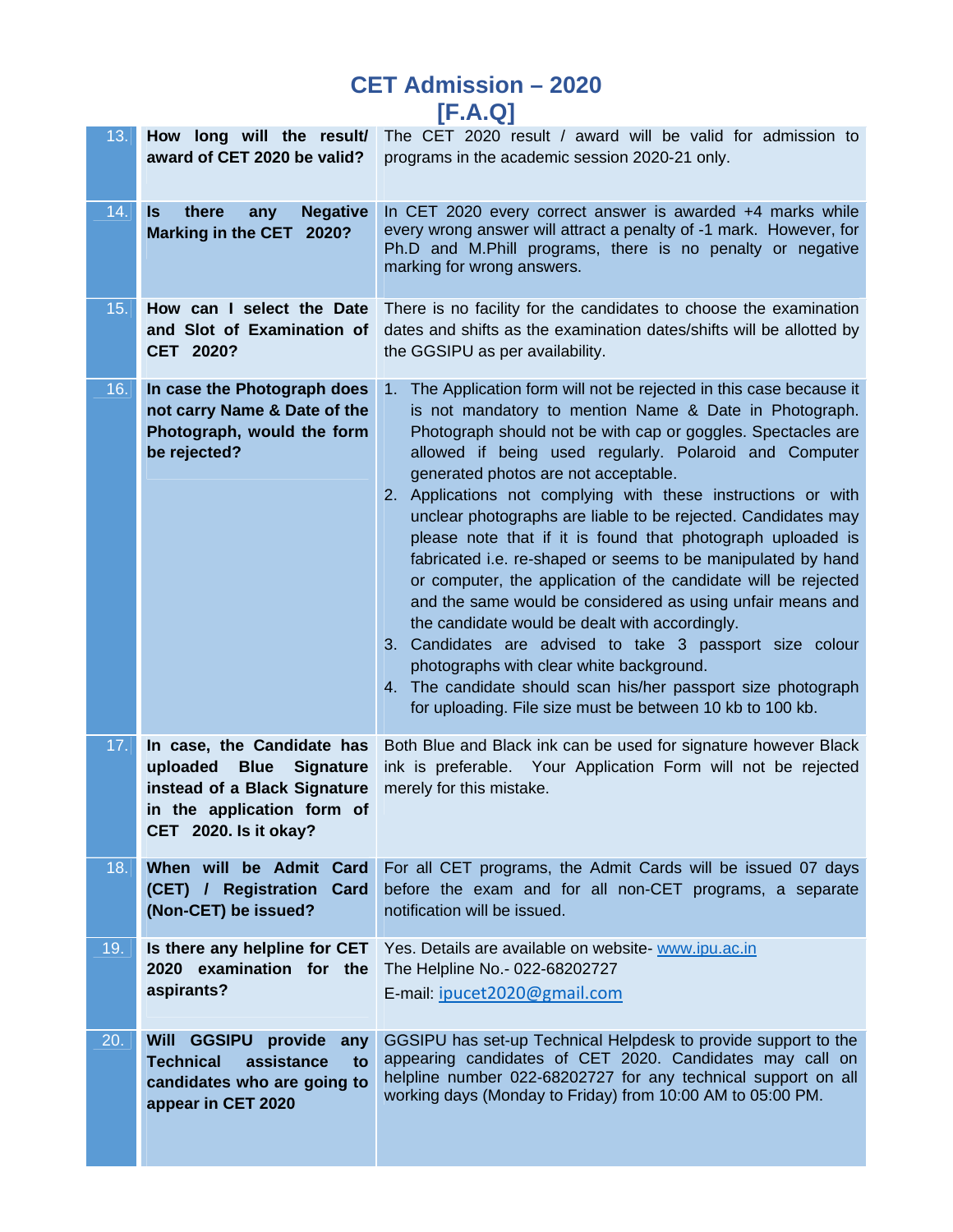| 21. | Is there any provision for re-<br>checking or re-evaluation of<br><b>Final Answer Key and Score</b><br>Card after the declaration of<br>result?                               | The result will be declared on the basis of Final Answer Keys.<br>There shall be no re-evaluation/ re-checking of result. No<br>correspondence in this regard shall be entertained.                                                                                                                                                                                                                                                                                               |
|-----|-------------------------------------------------------------------------------------------------------------------------------------------------------------------------------|-----------------------------------------------------------------------------------------------------------------------------------------------------------------------------------------------------------------------------------------------------------------------------------------------------------------------------------------------------------------------------------------------------------------------------------------------------------------------------------|
| 22. | Is the Final Cut-Off for the<br>subject of CET prepared on<br><b>Percentage</b><br><b>GGSIPU</b><br>or<br><b>Percentile?</b>                                                  | on CBT<br>Final Cut-Off is prepared<br>The:<br>merit based<br><b>on</b><br>marks/scored by the candidates.                                                                                                                                                                                                                                                                                                                                                                        |
| 23. | Is there any<br>provision in<br><b>GGSIPU</b><br>check<br>the<br>to<br><b>Sheet</b><br><b>Response</b><br>or<br><b>Recorded Responses of the</b><br>candidate after CET Exam? | GGSIPU has provided the facility to view the Question Paper and<br>Recorded Responses. This facility will be available on GGSIPU<br>website after the examinations for objection management only for<br>03 days. In this regard, communication will be sent through SMS<br>and registered mail. During objection management, student can<br>raise their objection about the question/ its answer options, if any<br>by paying the requisite fee of Rs.200/- (Rupees Two Hundred). |
| 24. | What factors decide the cut-<br>off score?                                                                                                                                    | Number of Applicants for a particular program, seats available in<br>the selected program, Marking Scheme, Previous years' cut-off<br>trend, and Difficulty Level of the Examination.                                                                                                                                                                                                                                                                                             |
| 25. | Will GGSIPU provide Mock<br>Test for all the programs of<br><b>CET 2020 Examination?</b>                                                                                      | The standard Mock Test of CET is available on GGSIPU website<br>to familiarize about the online Computer Based Testing.<br>Said<br>mock test will go live after issue of the admit cards.                                                                                                                                                                                                                                                                                         |
| 26. | Explain the codes for PwD<br>used in Cut-off List of CET<br><b>Examination?</b>                                                                                               | To be referred as per the Admission Brochure.                                                                                                                                                                                                                                                                                                                                                                                                                                     |

| <b>ONLINE APPLICATION FORM</b><br><b>Section II</b> |                                                                                                                                         |                                                                                                                                                                                                                                                             |
|-----------------------------------------------------|-----------------------------------------------------------------------------------------------------------------------------------------|-------------------------------------------------------------------------------------------------------------------------------------------------------------------------------------------------------------------------------------------------------------|
| S.NO.                                               | <b>QUERIES</b>                                                                                                                          | <b>ANSWERS</b>                                                                                                                                                                                                                                              |
| 1.                                                  | What is the number of attempt<br>for appearing in CET 2020?                                                                             | The GGSIPU conducts CET once for an academic year.                                                                                                                                                                                                          |
| 2.                                                  | Whether the examination will<br>be offline or online?                                                                                   | The examination will be conducted through online Computer<br>Based Test only.                                                                                                                                                                               |
| 3.                                                  | What is the syllabus for CET<br>2020?                                                                                                   | Detailed syllabus is mentioned in the Admission Brochure<br>and also available on GGSIPU website.                                                                                                                                                           |
| 4.                                                  | Can<br><b>GGSIPU</b><br>fix<br>the<br>examination centre in any city<br>other<br>than<br>the<br>options<br>exercised by the candidates? | The candidates will have option to choose four cities for<br>examination of CET 2020. The efforts will be made to allot<br>city of examination to the candidates as per their choice<br>opted in the application form. However, this is not a<br>guarantee. |

.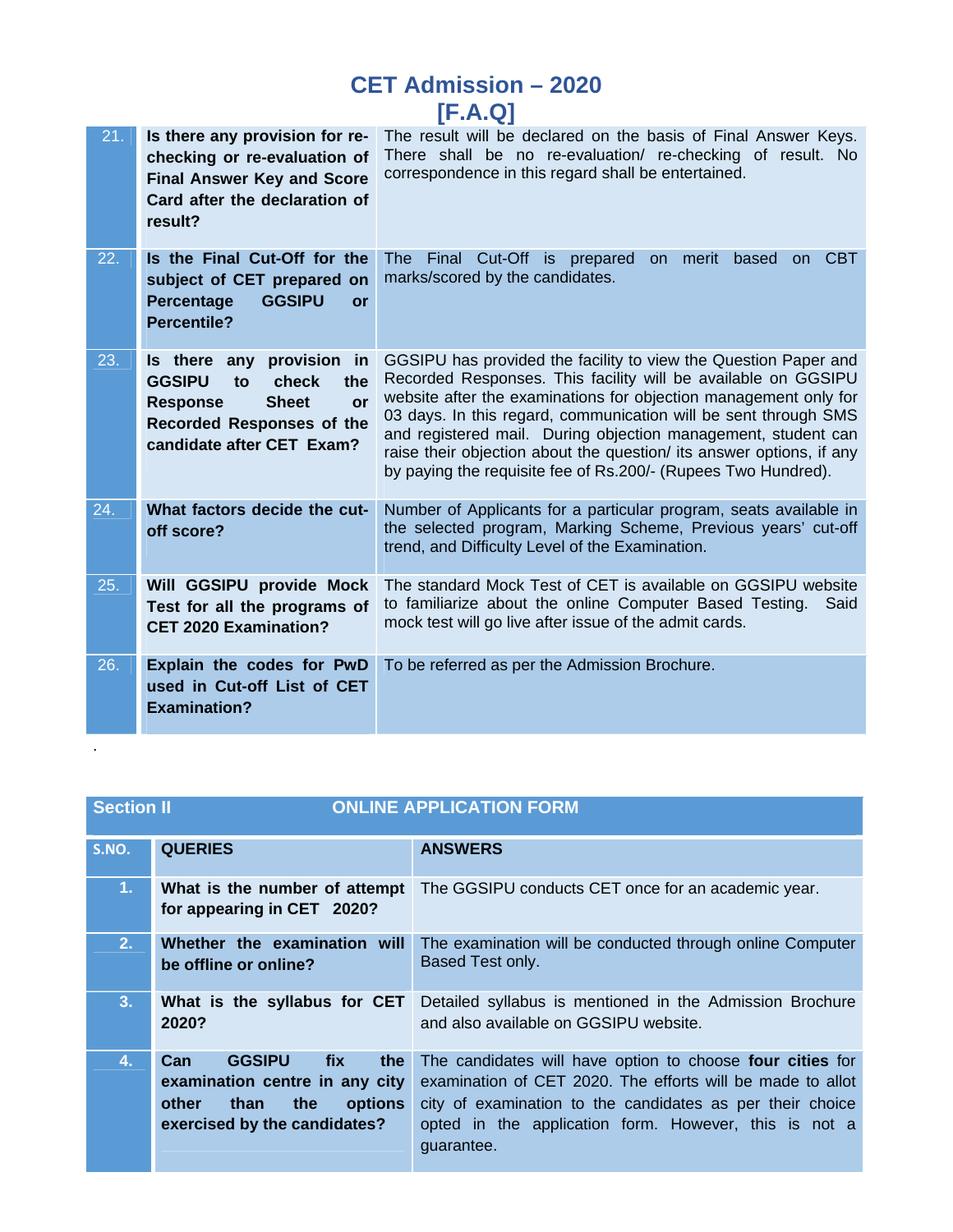| 5.  | 'online'<br>How<br>fill<br>to<br><b>up</b><br>application<br>form<br>for<br><b>CET</b><br>2020? Are there any guidelines<br>for the students before filling<br>the application form? | Yes, the relevant information is available in the Information<br>Bulletin/ Instructions Manual.                                                                                                                                                                                                                                                                                                                                                                                                                                                                                                                               |
|-----|--------------------------------------------------------------------------------------------------------------------------------------------------------------------------------------|-------------------------------------------------------------------------------------------------------------------------------------------------------------------------------------------------------------------------------------------------------------------------------------------------------------------------------------------------------------------------------------------------------------------------------------------------------------------------------------------------------------------------------------------------------------------------------------------------------------------------------|
| 6.  | What action is to be taken if the<br>candidate has opted English as<br>a medium for examination and<br>wants to<br>Hindi<br>appear<br>in<br>medium?                                  | The medium of examination available is only English<br>language except B.Ed. programme. B.Ed. exam will be in<br>bilingual i.e. English and Hindi, wherein candidates can<br>choose language option as per their convenient.                                                                                                                                                                                                                                                                                                                                                                                                  |
| 7.  | <b>Thumb</b><br><b>Impression</b><br>Is<br>filling CET<br>mandatory while<br>2020 application?                                                                                       | No need to upload thumb impression in online application of<br>CET 2020. However, during the CBT, it is mandatory.                                                                                                                                                                                                                                                                                                                                                                                                                                                                                                            |
| 8.  | <b>What</b><br>should<br>do,<br>if.<br>'continuous timeout' or 'file not<br>found error' occurs while filling<br>online application form of CET<br>2020?                             | Use updated version of Mozilla Firefox/Internet Explorer and<br>good internet connection while filling application form. In<br>case of continuous time out one can clear cookies and<br>history of the browser and fill in during off-peak hours.                                                                                                                                                                                                                                                                                                                                                                             |
| 9.  | What are the enclosures that<br>should be attached with the<br>confirmation page to be sent to<br><b>GGSIPU?</b>                                                                     | Candidates are not required to send/submit any document(s)<br>including Confirmation Page to GGSIPU through Post/ Fax/<br>By Hand.                                                                                                                                                                                                                                                                                                                                                                                                                                                                                            |
| 10. | I have no access to a computer<br>experience<br>with<br>and<br>no<br><b>Computer Based Examination.</b><br>How can I prepare for the<br>exam?                                        | A link will be available on the GGSIPU website for online<br>Mock Test. The mock test facility is only for practice purpose<br>and in order to familiarize with the online Computer Based<br>Testing procedure. It is clarified that demo/ mock online<br>tests are purely for practice purpose and not concerned with<br>pattern of CBT examination. Candidate can practice for the<br>same in Internet CAFÉ shops, in case he/ she has no<br>computer.                                                                                                                                                                      |
| 11. | What do the candidates need to<br>bring to the exam center?                                                                                                                          | The candidate is required to bring the following at the<br>examination centre (Also read the Information Bulletin<br>carefully):-<br>1. Admit Card preferable in color print and also bring<br>transparent body Pen.<br>2. Three passport size photograph to be affixed on<br>attendance sheet and other if required.<br>3. Original Photo ID proof issued by Govt. authority.<br>Candidates are advised not to bring any other item in the<br>examination centres. There will be no arrangement for safe<br>keeping of any material at the centre. Neither GGSIPU nor<br>centre will be responsible for any loss, delay etc. |
| 12. | Will any candidate be able to<br>leave early if he finishes the<br>test before the allocated test<br>time?                                                                           | No, candidate will not be allowed to leave the examination<br>hall/room before the test concludes.                                                                                                                                                                                                                                                                                                                                                                                                                                                                                                                            |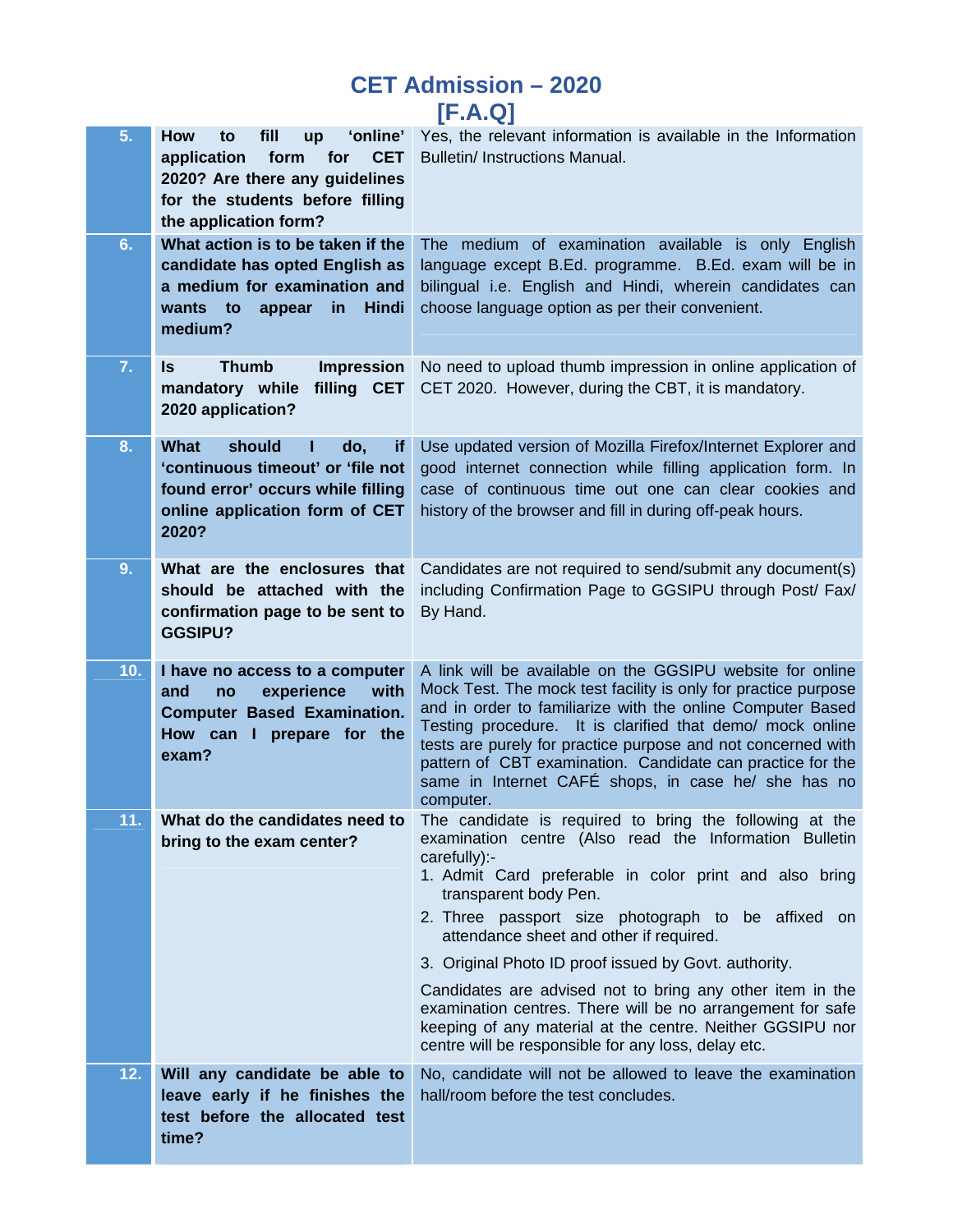| 13. | If one does not get Admit Card.                                                                                                                                                                    | Admit cards will not be sent to candidates by post, it will be<br>uploaded on the website. Candidates need to download the<br>Admit Card from the website only. In case of any difficulty,<br>mail us on helpdesk email ipucet2020@gmail.com Without<br>carrying valid admit card, no entry will be allowed to the<br>examination premises.                                                                                                                             |
|-----|----------------------------------------------------------------------------------------------------------------------------------------------------------------------------------------------------|-------------------------------------------------------------------------------------------------------------------------------------------------------------------------------------------------------------------------------------------------------------------------------------------------------------------------------------------------------------------------------------------------------------------------------------------------------------------------|
| 14. | How will one know the result of<br>the CET 2020?                                                                                                                                                   | The result of CET 2020 will be uploaded on the website<br>www.ipu.ac.in as per schedule.                                                                                                                                                                                                                                                                                                                                                                                |
| 15. | Can a candidate change the<br>examination<br>centre<br>after<br>allotment of roll number?                                                                                                          | No, Examination Centre cannot be changed in any case.                                                                                                                                                                                                                                                                                                                                                                                                                   |
| 16. | If mistakenly during filling up of<br>the form, wrong particulars are<br>filled in the online form, how<br>will it be corrected.                                                                   | A 03 days opportunity will be given to the candidates after<br>the last date of submission of applications for such<br>corrections. No correction will be allowed thereafter. All the<br>information (especially in category) which is filled on the date<br>of submission of form will be considered valid and no change<br>is allowed later. More information in this regard is available<br>in the Information Bulletin/ Instructions Manual/ Admission<br>Brochure. |
| 17. | Can<br>anyone<br>cancel<br>the <b>the</b><br>application submitted for CET<br>2020?                                                                                                                | Online Application forms once submitted successfully cannot<br>be cancelled/ withdrawn. Application fee once paid will not<br>be refunded in any circumstances.                                                                                                                                                                                                                                                                                                         |
| 18. | procedure<br>ls.<br>there<br>any<br>to<br>correct<br>the<br>particulars<br>οf<br><b>Application Form</b><br>after<br>the<br>declaration of CET result?                                             | <b>No</b>                                                                                                                                                                                                                                                                                                                                                                                                                                                               |
| 19. | Will the candidates have to<br>upload<br>their<br>category<br>certificate,<br>educational<br>certificate or any necessary<br>document while filling Online<br><b>Application Form of CET 2020?</b> | No certificates are required to be uploaded during online<br>application. During filling up the online applications, only<br>scanned photograph and signature need to be uploaded.<br>For more information, please see Information Bulletin/<br>Instruction<br>Manual.                                                                                                                                                                                                  |

| <b>Section III</b> |                                                                                                                | <b>ELIGIBILITY CRITERIA</b>                                                       |
|--------------------|----------------------------------------------------------------------------------------------------------------|-----------------------------------------------------------------------------------|
| S.NO.              | <b>QUERIES</b>                                                                                                 | <b>ANSWERS</b>                                                                    |
| 1.                 | What is the minimum eligibility<br>criteria/ qualification for<br>appearing in CET 2020?                       | Refer to Admission Brochure for eligibility criteria for the<br>various programs. |
| 2.                 | minimum<br>What is the<br>qualification for appearing in<br>CET 2020 for candidates of<br>unreserved category? | Refer to Admission Brochure for eligibility criteria for the<br>various programs. |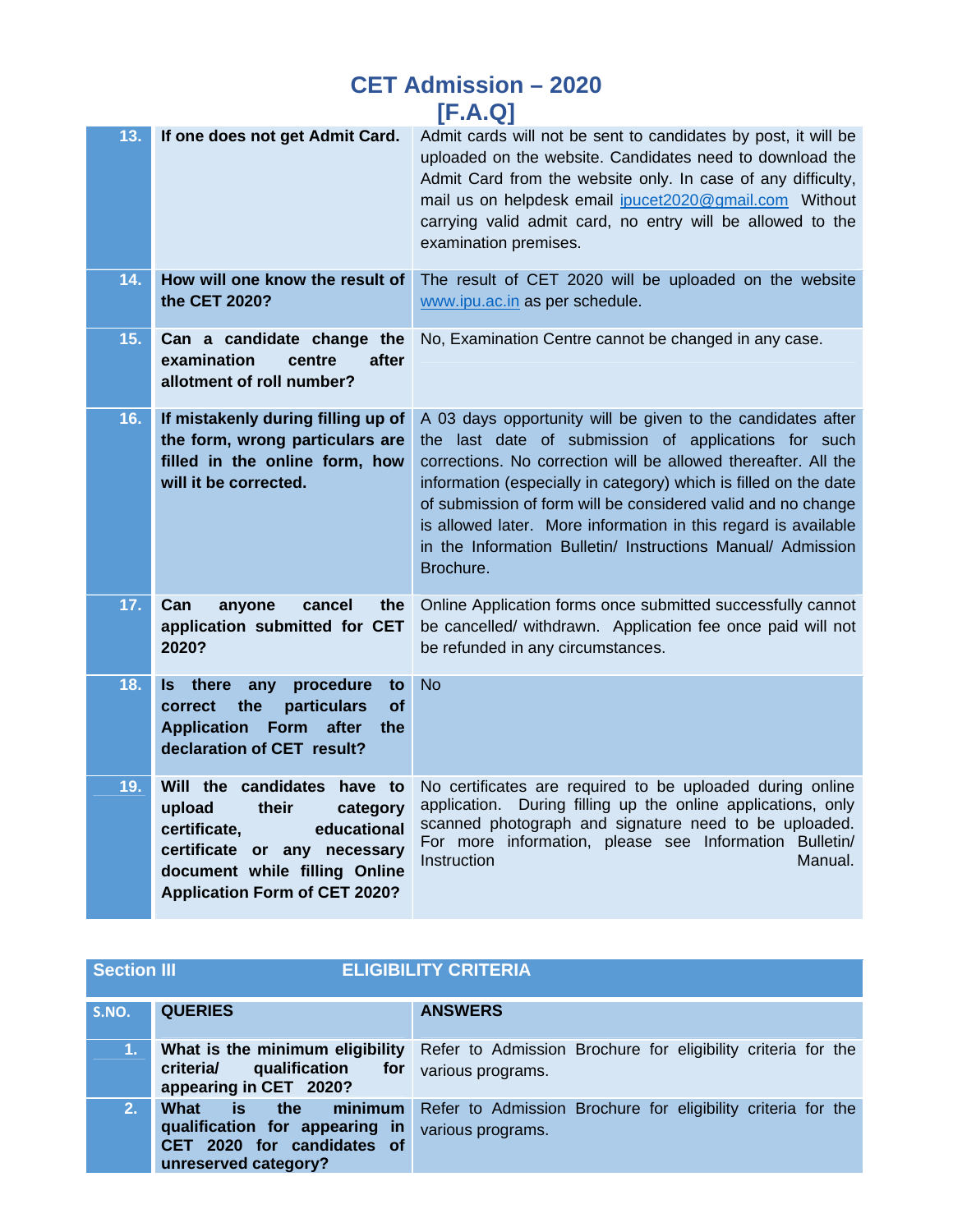| <b>CET Admission - 2020</b> |         |  |
|-----------------------------|---------|--|
|                             | [F.A.Q] |  |

|    |                                                                                                                                                                                                                                   | $\mathbf{r}$ . $\mathbf{r}$                                                                                                                                                                                                                                                                                                                                                                                                                                                                              |
|----|-----------------------------------------------------------------------------------------------------------------------------------------------------------------------------------------------------------------------------------|----------------------------------------------------------------------------------------------------------------------------------------------------------------------------------------------------------------------------------------------------------------------------------------------------------------------------------------------------------------------------------------------------------------------------------------------------------------------------------------------------------|
| 3. | What<br>minimum<br>is<br>the<br>qualification for appearing in<br>2020 for candidates of<br><b>CET</b><br>reserved category/ physically<br>handicapped category/ PWD<br>candidates?                                               | Refer to Admission Brochure for eligibility criteria for the<br>various programs.                                                                                                                                                                                                                                                                                                                                                                                                                        |
| 4. | What is the age limit/ relaxation<br>criteria<br>for<br>the<br>candidates<br>appearing in CET 2020?                                                                                                                               | Refer to Admission Brochure for age relaxation criteria.                                                                                                                                                                                                                                                                                                                                                                                                                                                 |
| 5. | What is the reservation criteria<br>for seats falling under the<br>jurisdiction of States?                                                                                                                                        | It is as per State Reservation Policy/ GGSIPU Norms.                                                                                                                                                                                                                                                                                                                                                                                                                                                     |
| 6. | Can<br>apply<br>for<br>multiple<br>while<br>filling<br>programs<br>the<br>online application form of CET<br>2020?                                                                                                                 | Candidate can apply for admission to more than one<br>program as per eligibility criteria. However, he/ she has to<br>submit application fee for each programme separately.                                                                                                                                                                                                                                                                                                                              |
| 7. | The<br>result<br><b>of</b><br>final<br>year<br>examination is awaited,<br><b>OR</b><br>The Candidate who is in First<br>year of relevant Degree, am I<br>eligible<br>to<br>fill<br>the<br>online<br>application form of CET 2020? | Those who are pursuing their relevant qualifying degree or<br>equivalent program and who have appeared/ awaited of<br>Final Year examination, said candidates can apply online<br>application for CET 2020. However, such candidates will be<br>admitted provisionally and shall be considered eligible for<br>award of concerned programme for obtaining eligibility %age<br>of mars as per eligibility criteria.<br>First year of relevant degree candidates not eligible for fill up<br>of programme. |
| 8. | Is there<br>any<br>relaxation<br>in<br><b>Eligibility</b><br><b>Criteria</b><br>(Percege/Age)<br><b>EWS</b><br>for<br>candidates?                                                                                                 | <b>Refer to Admission Brochure</b>                                                                                                                                                                                                                                                                                                                                                                                                                                                                       |
| 9. | Is there any relaxation for the<br>candidates who have served<br><b>Armed Forces in CET 2020?</b>                                                                                                                                 | Refer to Admission Brochure                                                                                                                                                                                                                                                                                                                                                                                                                                                                              |